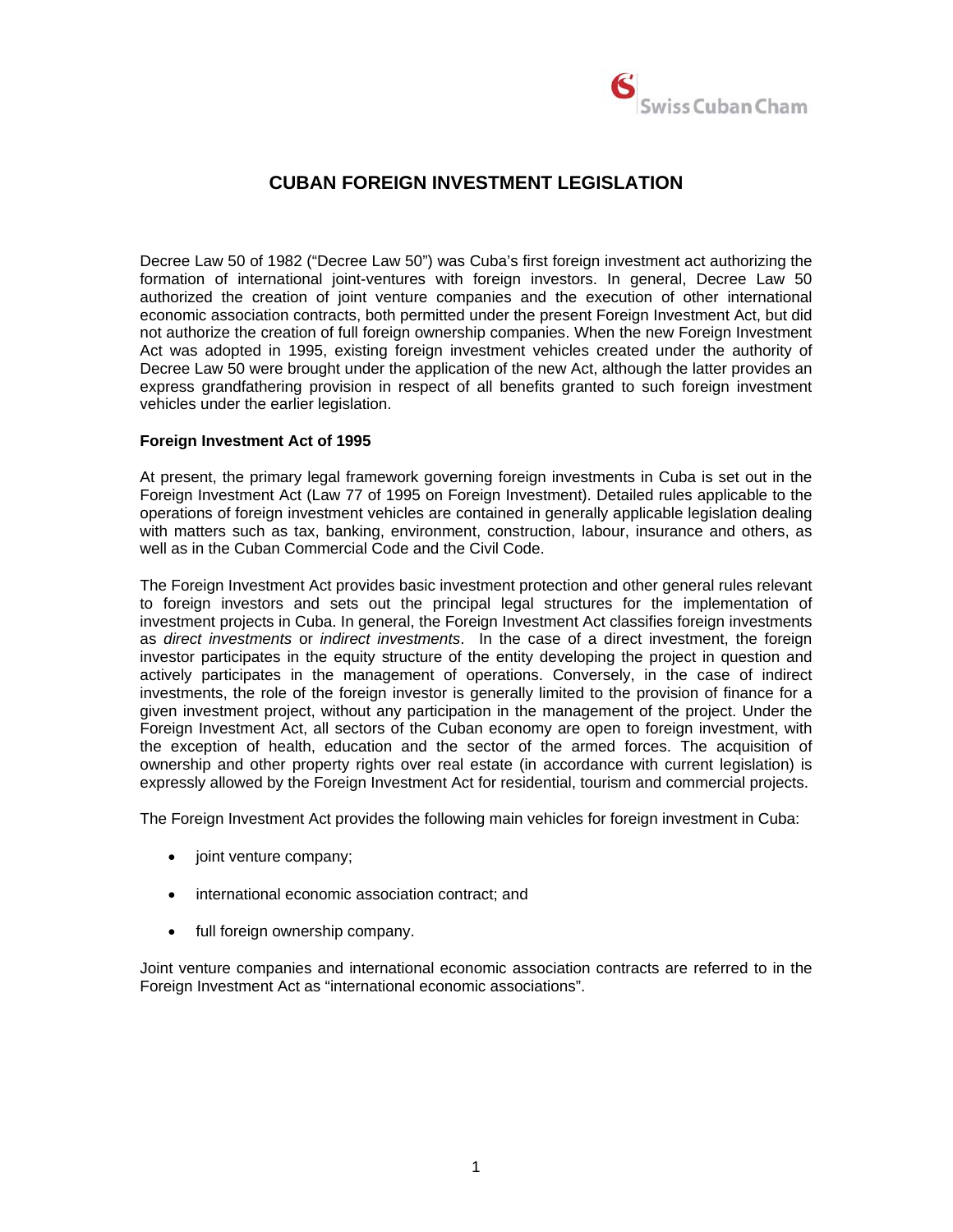

#### *Investment Protection Provisions*

The Foreign Investment Act provides that foreign investments in Cuba enjoy full protection and security and may not be expropriated, except for reasons of public utility or national interest, as declared by the Cuban Government in accordance with the Cuban constitution, current legislation and international mutual investment protection treaties executed by Cuba. In the event of expropriation, prior compensation based on the agreed commercial value of the assets and payable in a freely convertible currency must be paid. SwissCubanCham is not aware of any expropriation of foreign assets since 1982, the year of enactment of Decree Law 50, the predecessor of the Foreign Investment Act.

At any time, a foreign investor may sell or transfer to the Cuban Government or a third party, in whole or in part, its interest in a Cuban joint venture company or other international economic association, subject to agreement between the parties and prior approval of the Cuban Government. The proceeds of such sale or transfer must be paid in a freely convertible currency. The purchase price will be set, in the case of a joint venture company or an international economic association contract, by agreement between the parties, or, in the event that no agreement can be reached, by an organization with internationally recognized expertise and prestige in business valuations authorized by the Ministry of Finance and Prices to operate in Cuba. It is generally possible to establish in the corporate documents creating Cuban foreign investment vehicles rights of first refusal and similar rights regarding the sale or transfer of interests therein.

The Foreign Investment Act guarantees that net profits, dividends and the proceeds resulting from the expropriation, liquidation or sale of shares in a Cuban joint venture or full foreign ownership company or of investment assets may be freely repatriated abroad (free from taxes, withholdings and deductions) in a freely convertible currency. In the event of dispute over the amount payable to the foreign investor following any expropriation, sale, transfer or liquidation of investment assets, such dispute will be settled by an organization having internationally recognized expertise and prestige in business valuations that is authorized by the Ministry of Finance and Prices to operate in Cuba. To the best knowledge of SwissCubanCham, no such organization has been so authorized to date.

In addition, the Foreign Investment Act provides that foreign investments are protected against third party claims made in accordance with Cuban law and rulings of national courts. It should be noted that claims of US nationals resulting from expropriations that took place after 1959 and made pursuant to US law do not fall under this category.

Cuba has executed bilateral investment protection treaties with a number of countries. These treaties provide additional protections to investors of signatory countries.

#### *Taxation*

The Foreign Investment Act contains special tax rules and rates for foreign investment vehicles (see Part V entitled "Taxation"). The Ministry of Finance and Prices may generally grant exemptions in respect of all applicable taxes and customs duties. The granting of such exemptions will generally depend on the perceived benefits and size of the investment, the rate of recovery of capital, instructions given by the Executive Committee of the Council of Ministers regarding the priority sectors of the economy and the benefits that may result for the national economy.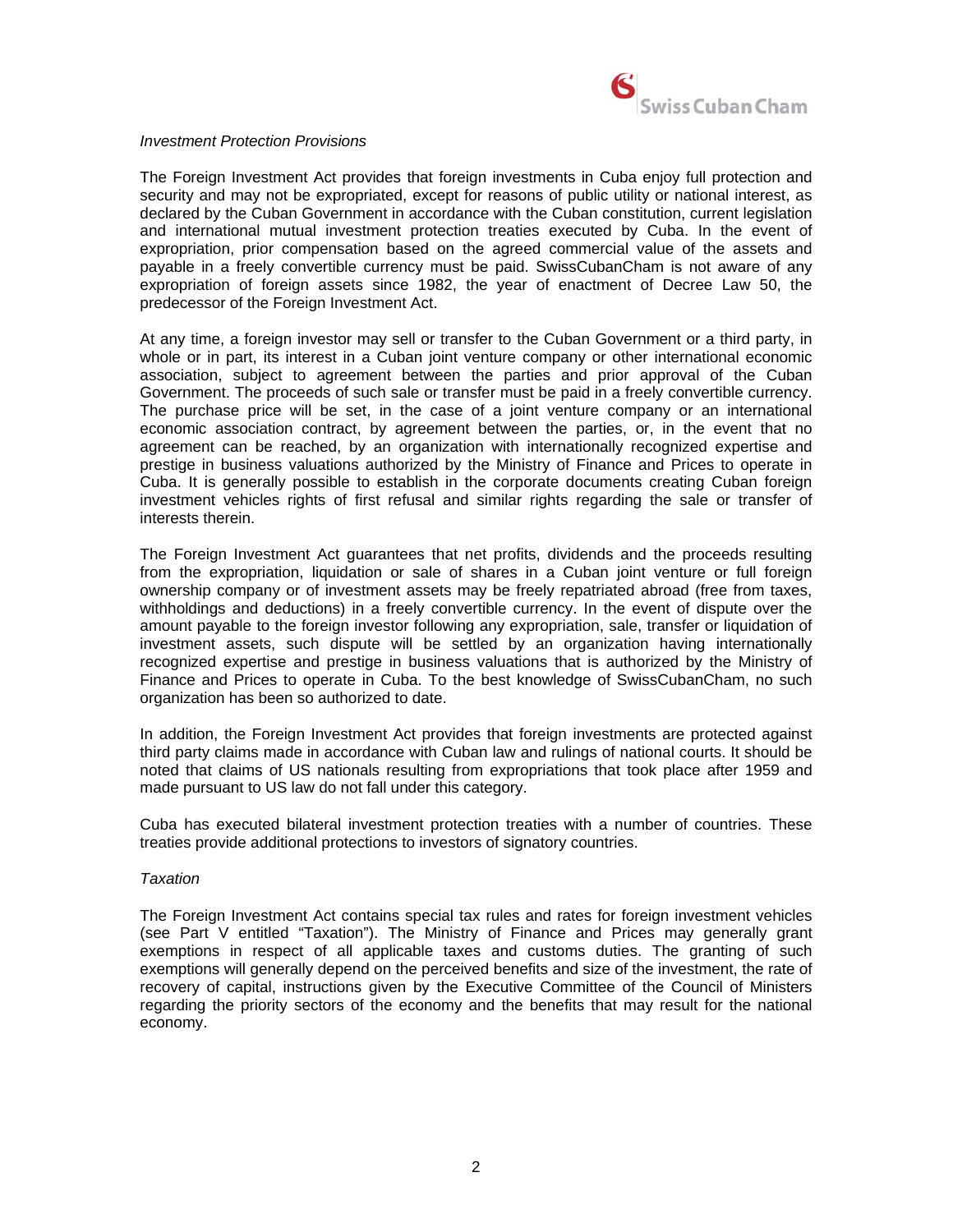

## *Approval Procedures*

Following the selection of an investment project and the conclusion of preliminary agreements (usually a letter of intent or a memorandum of understanding) with the Cuban counterpart and/or the relevant Cuban Ministry or Ministries responsible for the investment sector, the procedure for the establishment of a foreign investment vehicle will consist in 5 different stages:

- feasibility study and negotiation of main corporate documents;
- investment proposal to Ministry responsible for project sector;
- joint presentation of investment proposal to Ministry of Foreign Investment and Economic Collaboration by foreign investor and Ministry responsible for project sector;
- consultation with all relevant Government bodies;
- presentation of final investment proposal to Executive Committee of Council of Ministers for approval.

Under the Foreign Investment Act, the decision approving or denying the foreign investment must be rendered within 60 days counted from the date on which the investment proposal is accepted by the Ministry of Foreign Investment and Economic Collaboration. The approval of the Executive Committee of the Council of Ministers is given in the form of a resolution setting out, amongst others, the terms and conditions that will be applicable to the investment. In accordance with article 48 of the Foreign Investment Act, all entities incorporated under the Foreign Investment Act must, within 30 days following the decision mentioned above, be registered on the appropriate commercial register maintained by the Cuban Ministry of Justice.

## *Resolution of Disputes*

The Foreign Investment Act gives to the parties complete freedom to designate in the corporate documents of the foreign investment vehicle any forum for the resolution of disputes arising within the context of their joint activities. In practice, most joint venture agreements and international economic association's contracts contain international arbitration clauses, including International Chamber of Commerce (ICC) and United Nations Commission on International Trade Law (UNCITRAL) arbitration. Cuba is a party to the New York Convention of 1958 on the Recognition and Enforcement of Foreign Arbitral Awards.

## *Other Provisions*

Cuban foreign investment vehicles must generally denominate and carry out their operations entirely in a freely convertible foreign currency, although local payments are now largely made in Cuban Convertible Pesos (CUC). Only in highly exceptional circumstances will a foreign investment vehicle be permitted to make any payment in non-convertible Cuban Pesos (CUP). Foreign investment vehicles may open bank accounts in the Cuban banking system denominated in freely convertible foreign currencies and, with prior approval of the BCC, in Convertible Cuban Pesos (CUC). Such vehicles may only open bank accounts abroad with the prior approval of the BCC. Joint venture companies, full foreign ownership companies and foreign parties to international economic association contracts have the right, in accordance with applicable legislation, to import and export directly all goods necessary to carry out their approved activities.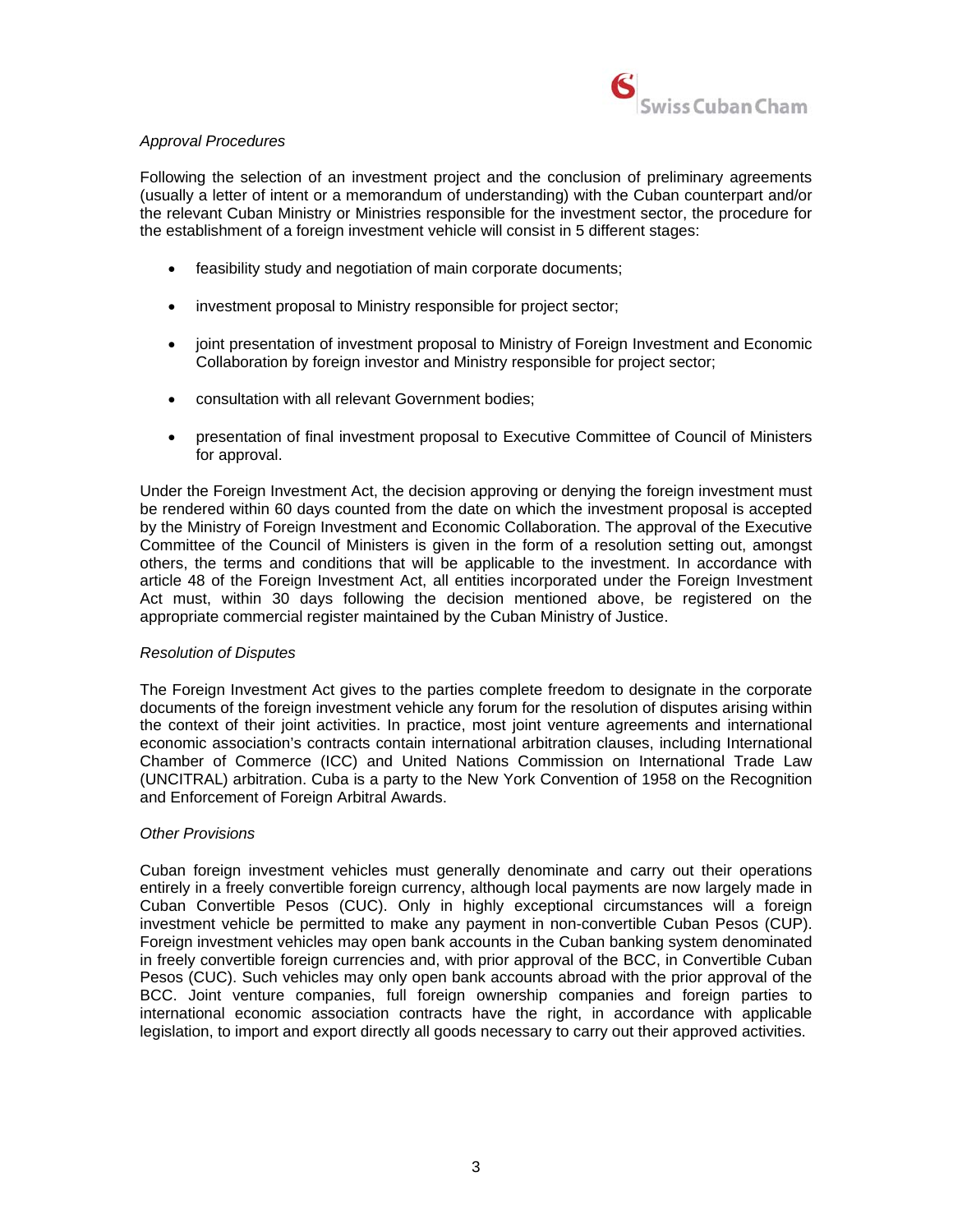

Foreign investment vehicles must generally comply with applicable labour and social security legislation and must hire Cuban employees in preference to foreign nationals, with the exception of certain top supervisory, administrative and technical positions that may be filled by foreign temporary residents. Temporary residents employed by foreign investment vehicles are not subject to Cuban labour and social security legislation. In general, Cuban employees must be hired through a Cuban employment agency, with the result that foreign investment vehicles pay for employees in freely convertible foreign currency or Cuban Convertible Pesos (CUC) but such employees receive their salary in non-convertible Cuban Pesos (CUP). In certain circumstances, hard currency incentive funds may be established for the benefit of Cuban employees.

Although no maximum term is established in the Foreign Investment Act, joint venture companies are generally established for a term of 25 years. International economic association contracts generally are established for a term of 10 years or less. In all cases, the term of the foreign investment vehicle may be extended by agreement of the parties and with the approval of the Cuban Government for an additional period equal to the original term.

Cuban foreign investment vehicles must establish contingency reserves, charged to profits. Insurance must generally be contracted with insurance providers authorized by the Ministry of Finance and Prices to operate in the country, provided their coverage and premiums are competitive internationally. It should be noted that, to date, no foreign insurer has be so authorized and in practice, insurance coverage must be contracted with Cuban insurance providers.

Foreign investment vehicles may freely determine the accounting system that shall govern their activities, provided that Cuban financial reporting standards are complied with.

## **Commercial Code and other Legislation**

To the extent that foreign investment vehicles take the form of an anonymous share company (S.A.), such vehicles are subject to the application of certain provisions of the Cuban Commercial Code. It should be noted that significant parts of the Commercial Code have been repealed by subsequent legislation. Other generally applicable legislation, such as the Cuban Civil Code, the Banking Act, the Environmental Protection Act, the Tax Act, the Procedures Act and others will also be applicable to the operations of foreign investment vehicles.

## **Intellectual Property**

Cuba is a party to a number of international treaties and agreements dealing with the protection of intellectual property, including

- Agreement on Trade-Related Aspects of Intellectual Property Rights;
- World Intellectual Property Organization;
- Paris Convention;
- Lisbon Agreement; and
- Madrid Protocol.

The Cuban Office of Industrial Property is the organization responsible for the protection of intellectual property rights in Cuba.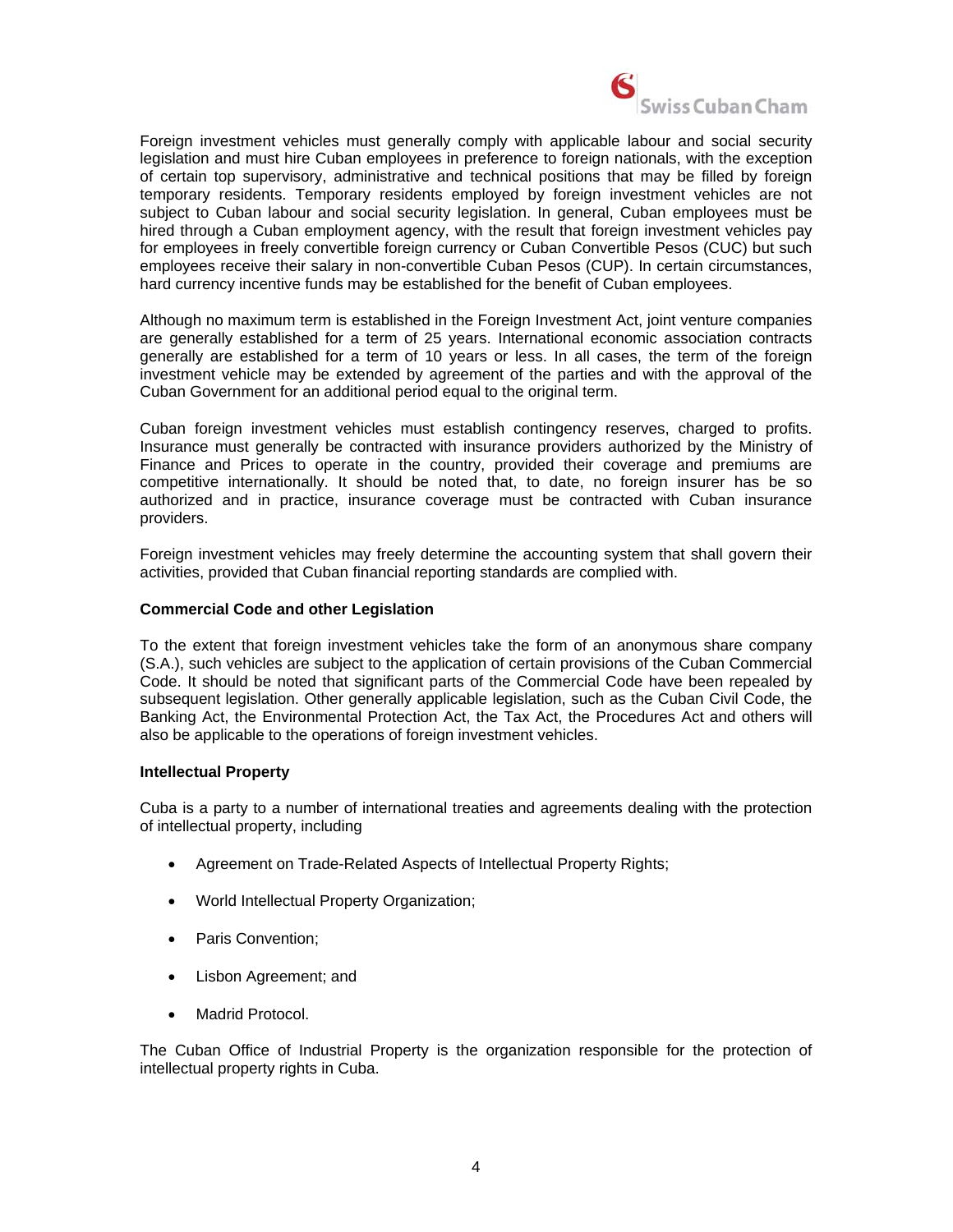

# **TAXATION IN CUBA**

The general Cuban tax rules are set out in Law no.73 of 1994 on the Taxation System (the "Tax Act"), as well as in various tax resolutions issued by the Ministry of Finance and Prices (the "Ministry of Finance") and other complementary legislation. The tax rules applicable to corporate income tax are set out mainly in the Tax Act and in Resolution 379 of 2003 on Corporate Tax issued by the Ministry of Finance (the "Corporate Tax Regulation"). In addition, the Foreign Investment Act contains particular tax rules applicable to the Cuban operations and activities of foreign investors.

The principal rules relating to personal income tax are laid out in the Tax Act and in Resolution 24 of 1995 on Personal Income Tax issued by the Ministry of Finance.

Decree-Law 169 of 1997 on Tax Norms and Procedures and the Cuban Criminal Code contain additional procedural and penal provisions.

In general, the Ministry of Finance is empowered to grant exemptions (total or partial) to foreign investors in respect of the payment of tax, including exemptions on the payment of corporate tax and personal income tax.

#### *Corporate Tax*

Cuban and foreign legal persons, whatever their form of organization or property regime, are subject to the payment of corporate tax (called a "profit tax – *impuesto sobre utilidades*") in connection with their commercial, industrial, construction, financial, agricultural, fishing, service, mining or extraction or other business activities carried out in Cuba. In the case of Cuban legal persons (including Cuban joint venture companies and full foreign ownership companies); corporate tax is payable in respect of world-wide income. In the case of foreign legal persons that are party to an international economic association contract or that have a permanent establishment in Cuba, corporate tax is payable only in respect of Cuban source income attributable to such contract or permanent establishment.

A foreign legal person is normally subject to the payment of corporate tax in Cuba when it has a permanent establishment, a fixed place of business or some form of representation for the purpose of contracting on its behalf in the Republic of Cuba. The term "permanent establishment" is defined in the Tax Act as "any place of business where corporate, commercial, industrial or exploration/extraction of mineral resource activities are carried out, including branches and offices". The Corporate Tax Regulation confirms further that a foreign legal person will be deemed to be carrying out business activities in Cuba at a permanent establishment when any place of business or work area of any nature is at that person's disposal in a continuous manner. A permanent establishment is also constituted by branches, offices, manufacturing and other facilities, warehouses, shops or other establishments, work sites, agencies or representatives authorized to contract on behalf of the foreign person, mines, oil and gas wells, agricultural/fishing/forestry or other natural resource installations, as well as the provision of corporate consulting or management services (for a continual period of at least 6 months within a single 12 month period).

In the case of the foreign investment vehicles provided under the Foreign Investment Act, corporate tax is payable on net taxable income at a rate of 30%. The Executive Committee of the Council of Ministers may determine that, in the case of renewable or non-renewable natural resources, the tax rate may be increased up to a maximum of 50%.